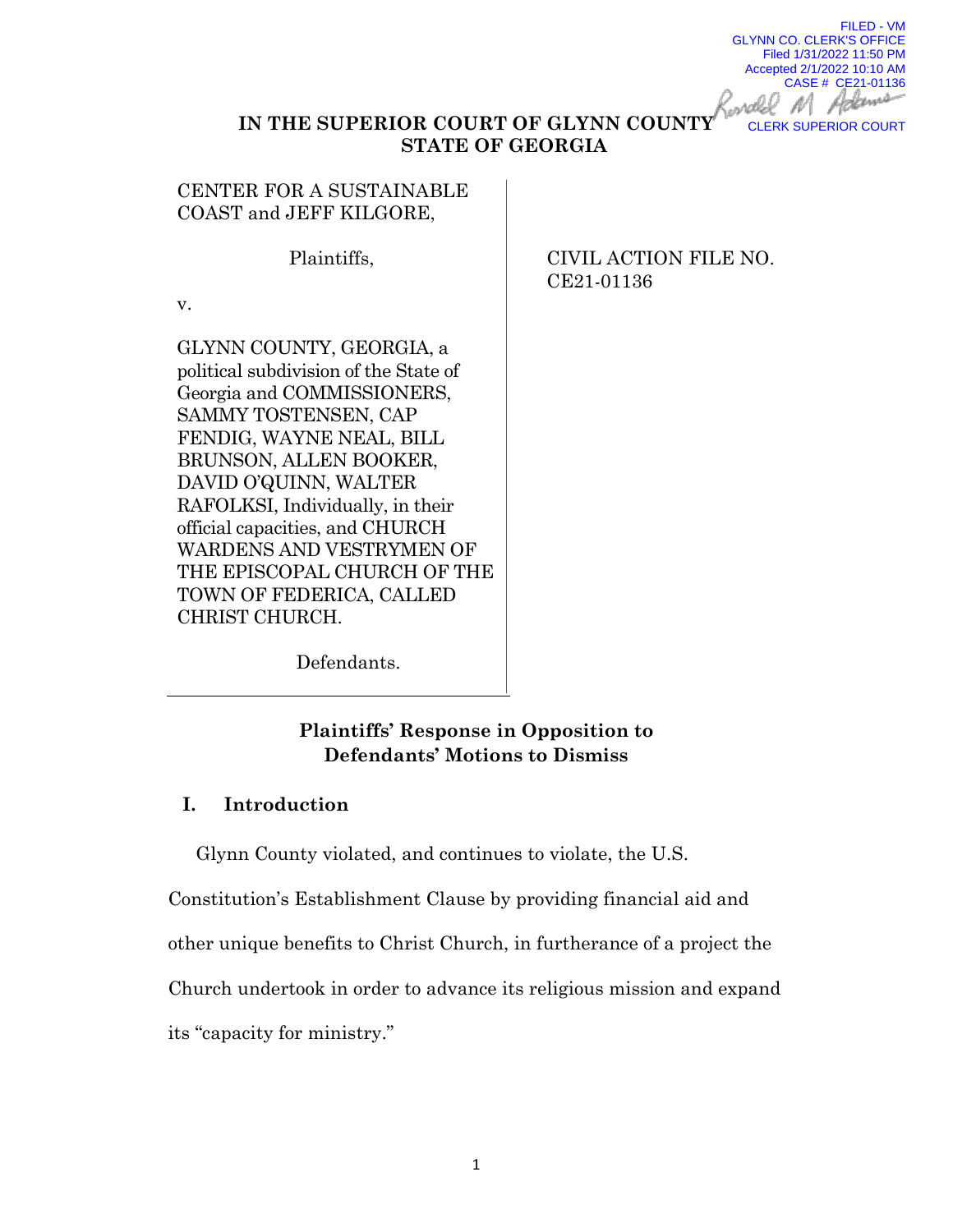#### **II. Nature of Claim**

Plaintiffs Center for a Sustainable Coast and Jeffrey Kilgore filed an *Amended Complaint for Injunctive Relief and Damages* alleging that Glynn County violated and continues to violate the U.S. Constitution's Establishment Clause. This amended pleading doesn't include any other claim for relief.

### **III. Standard of Review**

In deciding a motion to dismiss for failure to state a claim under O.C.G.A. § 9-11-12(b)(6), "all pleadings are to be construed most favorably to the party who filed them, and all doubts regarding such pleadings must be resolved in the filing party's favor."1 The motion shall be denied unless the complaint's allegations "disclose with certainty" that the plaintiff "could not possibly introduce evidence" to support the alleged claim.<sup>2</sup>

Glynn County's motion to dismiss included materials outside the pleadings. A trial court reviewing a motion for failure to state a claim can either exclude matters outside the pleadings or treat the motion as one for summary judgment.3 If a court treats it as a motion for

<sup>1</sup> *Anderson v. Flake,* 267 Ga. 498, 501 (1997).

<sup>2</sup> *Anderson v. Flake,* 267 Ga. 498, 501 (1997).

<sup>3</sup> *Smith v. Chemtura Corp.*, 297 Ga. App. 287, 289 (2009).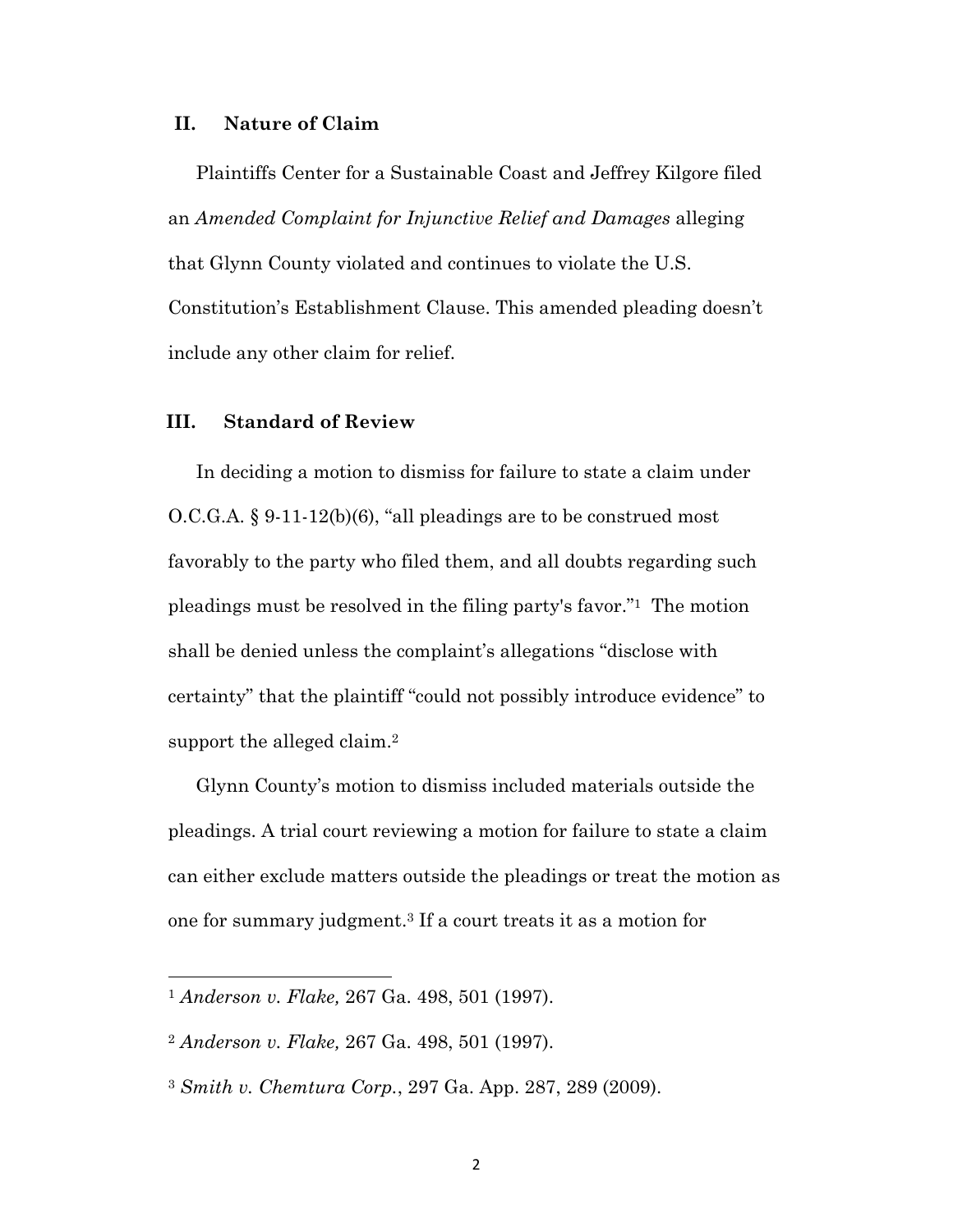summary judgment, "the court must give the nonmoving party at least 30 days notice to prepare evidence in opposition to summary judgment."4

Glynn County also raised a facial challenge to plaintiffs' standing. When review a facial challenge under O.C.G.A. § 9-11-12(b)(1), the court must accept as true the complaints' allegations.5

## **IV. State Courts Have Jurisdiction to Hear Claims Under § 1983 for Deprivation of Constitutional Rights**

Section 1983 authorizes a claim for relief against any person who, under color of state law, causes a deprivation of rights secured by the U.S. Constitution.6

The Fourteenth Amendment creates rights enforceable against the states "according to the same standards that protect … against federal encroachment."7 Rights provided by the Bill of Rights — including the Establishment Clause — are enforceable under § 1983.8

<sup>6</sup> 42 U.S.C. § 1983.

<sup>7</sup> *McDonald v. City of Chicago, Ill.*, 561 U.S. 742 (2010) *citing Malloy v. Hogan,* 378 U.S. 1, 10 (1964).

<sup>8</sup> *McDonald v. City of Chicago, Ill.*, 561 U.S. 742, 782 (2010) *citing Everson v. Board of Ed. of Ewing,* 330 U.S. 1, 8 (1947).

<sup>4</sup> *Smith v. Chemtura Corp.*, 297 Ga. App. 287, 289 (2009).

<sup>5</sup> Pinnacle Benning LLC v. Clark Realty Capital, LLC, 314 Ga. App. 609, 618 n. 37 (2012) (citation omitted).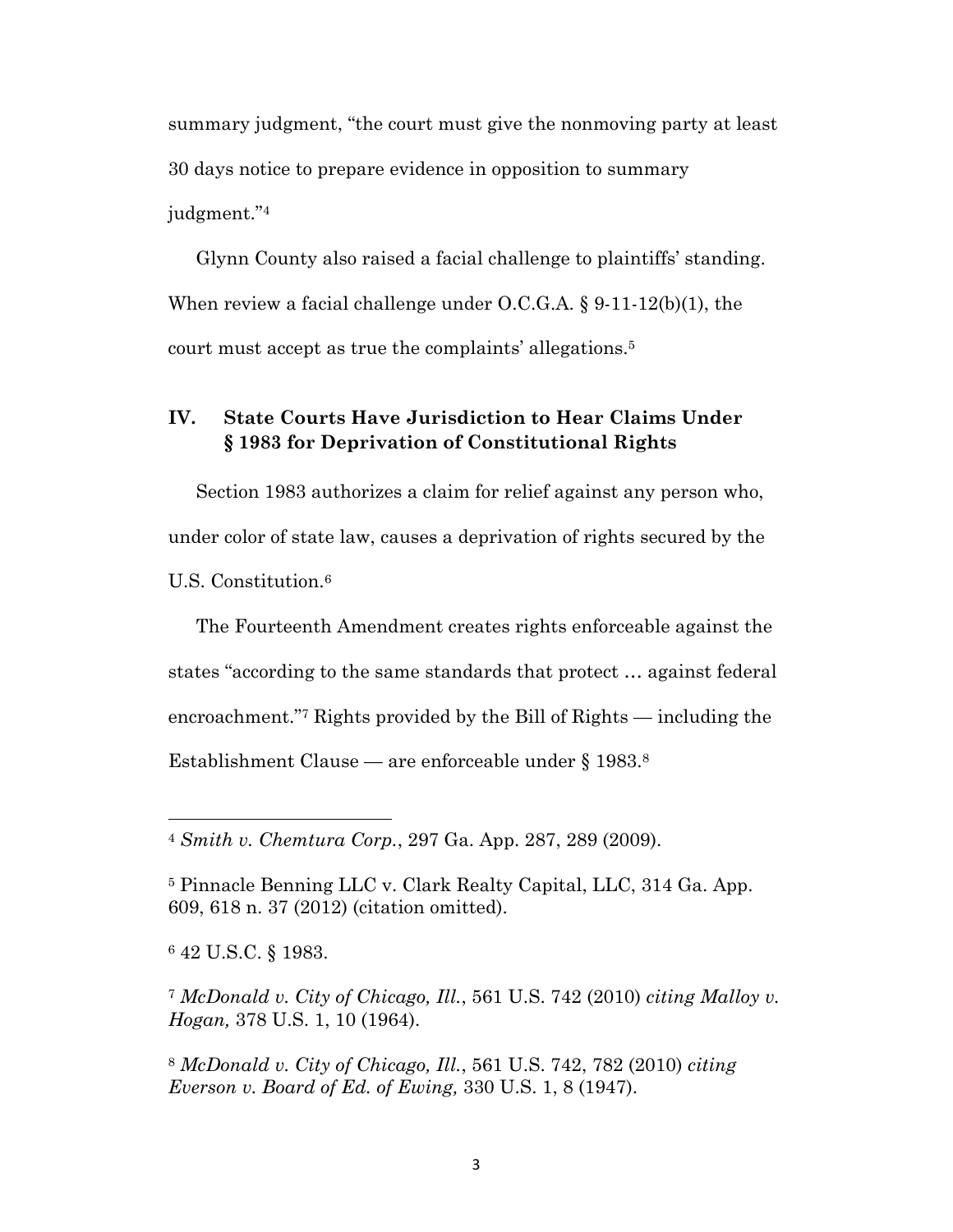Counties are suable under  $\S 1983$ , and are subject to liability when the final policy maker's decision violates constitutional rights.10 Section 1983 claims can be filed in state court,<sup>11</sup> and state law governs whether an official has authority to make final policy for the local government.12 But the "elements of, and defenses to" a § 1983 claim "are defined by federal law."13

When a § 1983 action is filed in a state court, state statutes that change the outcome "based solely on whether the claim is asserted in state or federal court" are pre-empted by the Supremacy Clause.14 Because state law cannot alter the basis for liability, local governments cannot assert sovereign immunity as a defense in a § 1983 claim.15

<sup>11</sup> *Maine v. Thiboutot*, 448 U.S. 1, 11(1980); *Felder v. Casey*, 487 U.S. 131, 138–39 (1988).

<sup>12</sup> McMillian v. Monroe County, 520 U.S. 781 (1997).

<sup>13</sup> *Howlett v. Rose,* 496 U.S. 356, 375 (1990).

<sup>14</sup> *Felder v. Casey*, 487 U.S. 131, 138–39 (1988).

<sup>15</sup> *Howlett v. Rose,* 496 U.S. 356 (1990).

<sup>9</sup> *McDowell v. Brown*, 392 F.3d 1283, 1289 (11th Cir. 2004) *citing Monell v. Dep't of Soc. Servs. of City of New York*, 436 U.S. 658, 692 (1978).

<sup>10</sup> City of St. Louis v. Praprotnik, 485 U.S. 112, 123 (1988); Pembaur v. City of Cincinnati, 475 U.S. 469, 480 (1986).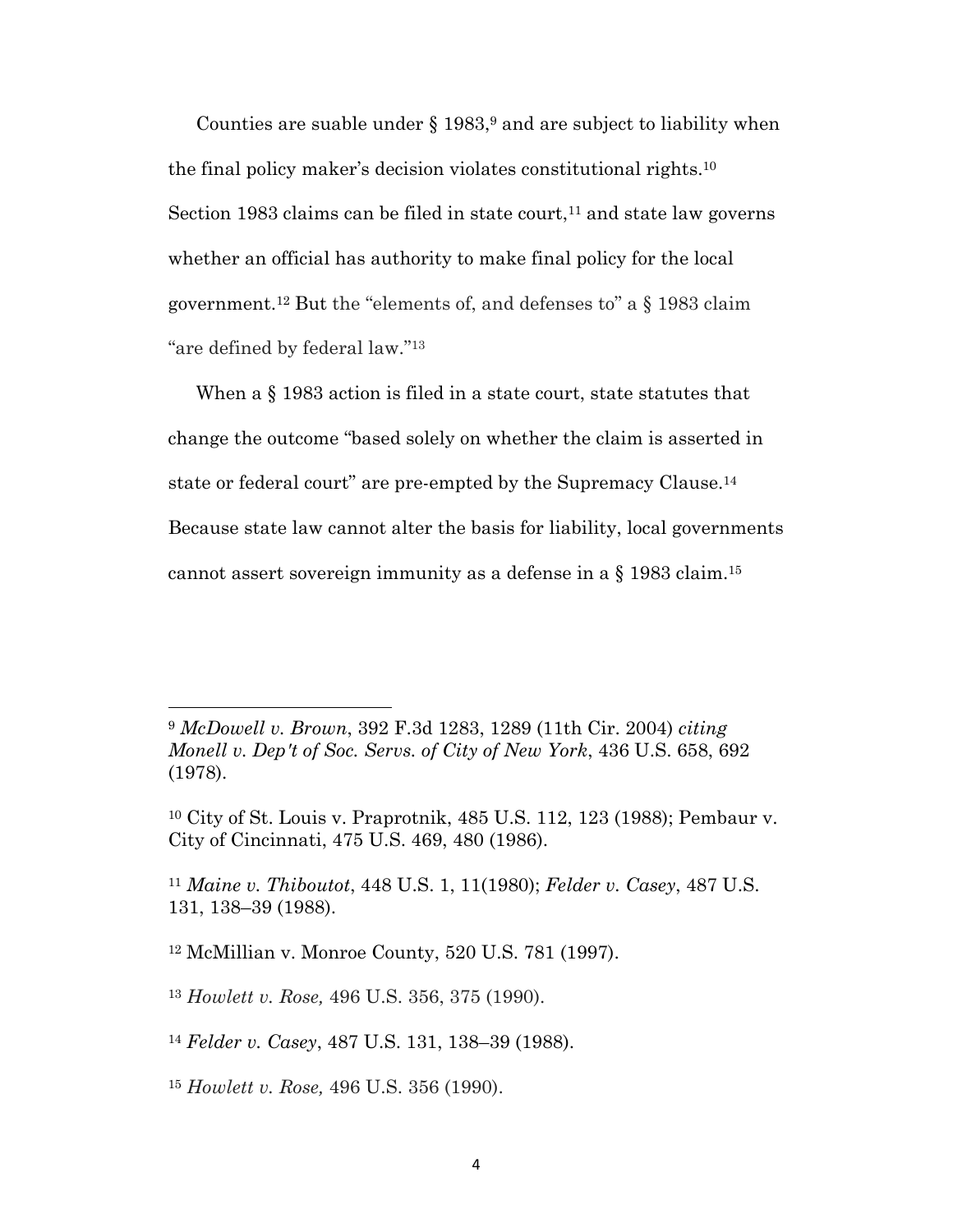### **V. Plaintiffs Have Standing**

"[U]nder federal and Georgia law, standing requires '(1) an injury in fact; (2) a causal connection between the injury and the causal conduct; and (3) the likelihood that the injury will be redressed with a favorable decision.'"16

Plaintiff Jeffrey Kilgore has taxpayer standing to bring this lawsuit and plaintiff Center for a Sustainable Coast has associational standing.

An association has standing to bring suit on behalf of its members when:

- its members would otherwise have standing to sue in their own right
- the interests it seeks to protect are germane to the organization's purpose, and
- neither the claim asserted nor the relief requested requires the participation of individual members in the lawsuit.17

<sup>16</sup> *Sons of Confederate Veterans v. Newton Cty. Bd. of Commissioners*, 360 Ga. App. 798, 803 (2021) *citing Granite State Outdoor Advertising, Inc. v. City of Roswell*, 283 Ga. 417, 418 (1) (2008) (relying upon *Bennett v. Spear*, 520 U.S. 154, 162 (1997) (other citations omitted).

<sup>17</sup> *Aldridge v. Georgia Hosp. & Travel Ass'n*, 251 Ga. 234, 236, 304 S.E.2d 708, 710 (1983) *citing Hunt v. Washington State Apple Advert. Comm'n*, 432 U.S. 333, 343 (1977).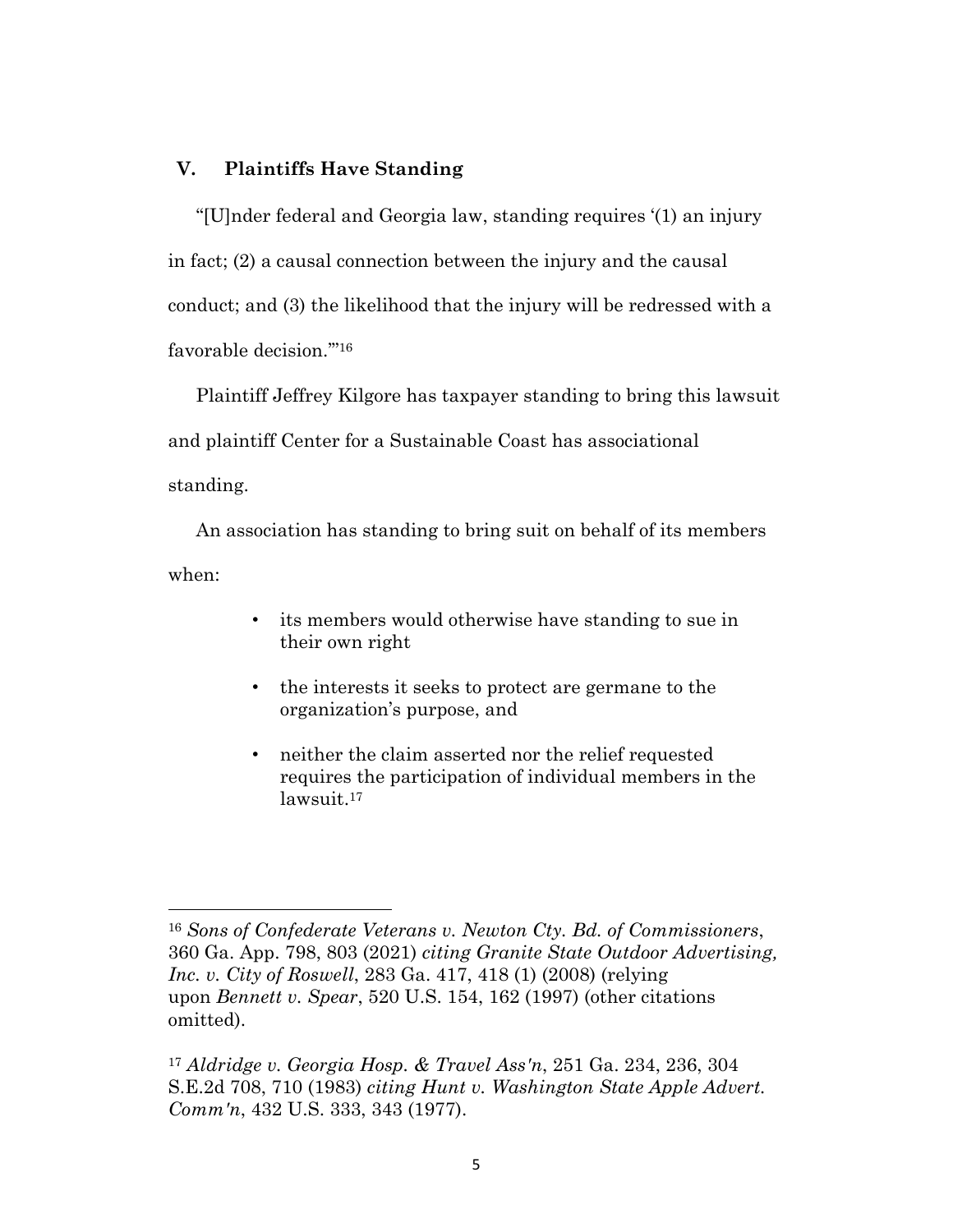The Center meets this three-part test because (a) Plaintiff Jeffrey Kilgore is a member of Plaintiff CSC<sup>18</sup> and as discussed below he has standing, (b) challenging the misuse of taxpayer money is germane to CSC's mission, which includes "ensuring the responsible use . . . of coastal Georgia's . . . economic resources,"19 and (c) no individual member's participation is necessary to adjudicate plaintiffs' § 1983 claim.

Jeffrey Kilgore is a Glynn County resident and taxpayer.20 A County-resident's "status as a taxpayer generally affords him standing to seek to enjoin the unlawful expenditure of public funds."21 This is because local taxpayers have a personal interest in the sum made up from taxes and the public expenditure of those funds.22

Plaintiffs challenge two unlawful expenditures in this case: 1) the initial inequitable land transfer where the County conveyed property worth more than it received and 2) the ongoing expenditure of County funds in furtherance of the road relocation project.

<sup>18</sup> S*ee* Pls.' 2d Am. Compl. ¶ 1; Pl. Am. Compl. for Inj. Relief, ¶ 2.

<sup>19</sup> *Id*.

<sup>20</sup> Pls.' 2d Am. Compl. ¶ 1.

<sup>21</sup> *Williams v. DeKalb Cty.*, 308 Ga. 265, 272 (2020); accord *City of Atlanta v. Columbia Pictures Corp.*, 218 Ga. 714, 717 (1963).

<sup>22</sup> *City of Atlanta v. Columbia Pictures Corp.*, 218 Ga. 714, 717 (1963).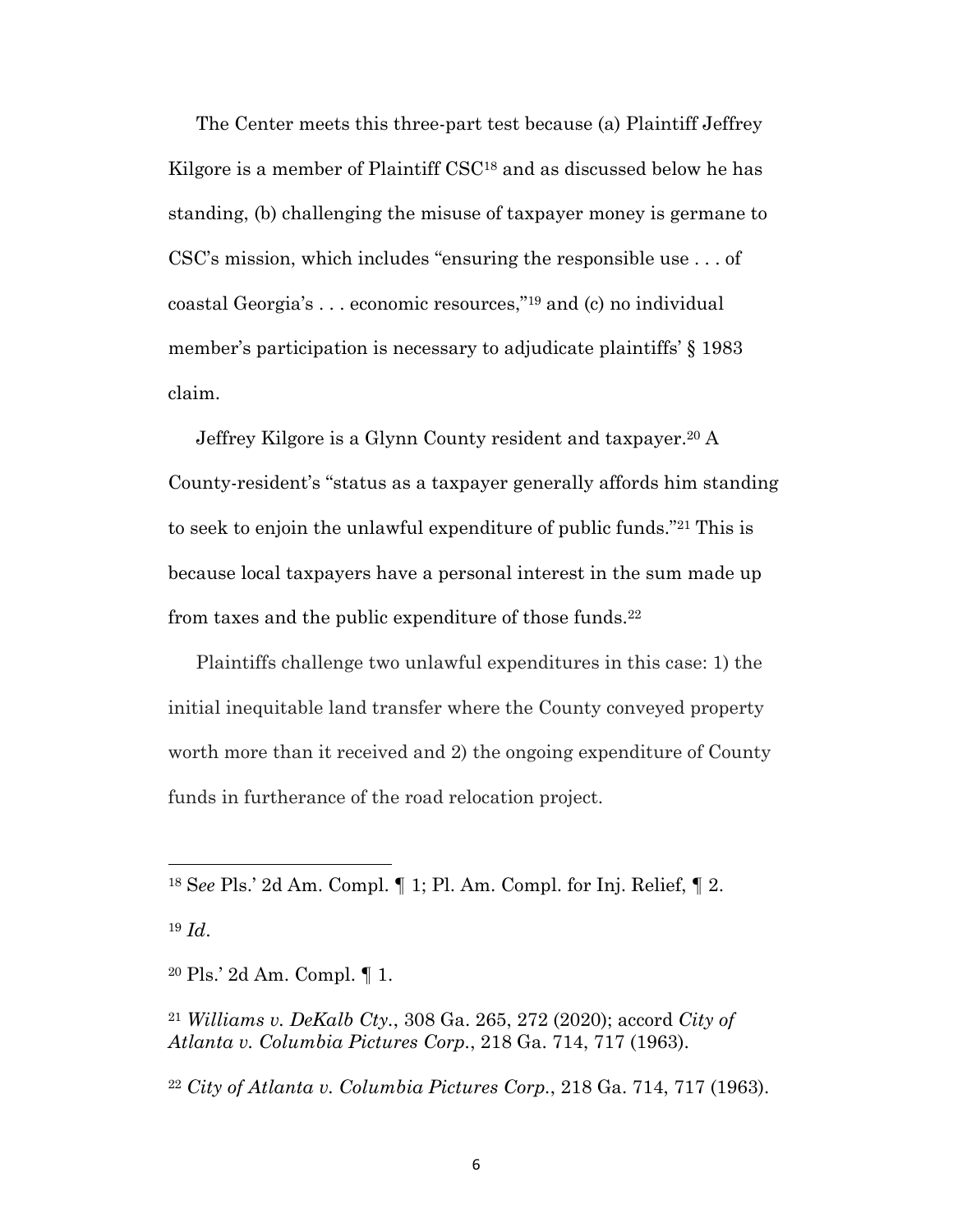In its permit application to fill wetlands for the road, Glynn County notified the Corps of Engineers that the Frederica Road Realignment Project is funded by the County government.<sup>23</sup> Taxpayer standing to challenge these expenditures is well-established. For the initial land transfer, citizens and taxpayers of a County have standing to seek cancellation and rescission of a contract that illegally disposed of County property.24

And as to the ongoing road relocation project, County taxpayers have standing to challenge expenditures for activities that violate the Establishment Clause, even if the expenditures at issue are limited to the use of County resources "in the form of materials and personnel time" in furtherance of the challenged practice.<sup>25</sup>

Glynn County continues the use of personnel time and other resources to construct the new portion of Frederica Road, which constitutes a sufficient expenditure to sustain this challenge.

Plaintiffs establish "the 'direct and immediate' interest necessary to confer standing to challenge the constitutionality" of an alleged Establishment Clause violation when they are taxpayers and residents

 $23$  Pl. Am. Compl. for Inj. Relief,  $\P$  58.

<sup>24</sup> *Malcom v. Webb*, 211 Ga. 449, 455 (1955).

<sup>25</sup> *Pelphrey v. Cobb Cty., Ga.*, 547 F.3d 1263, 1267 (11th Cir. 2008).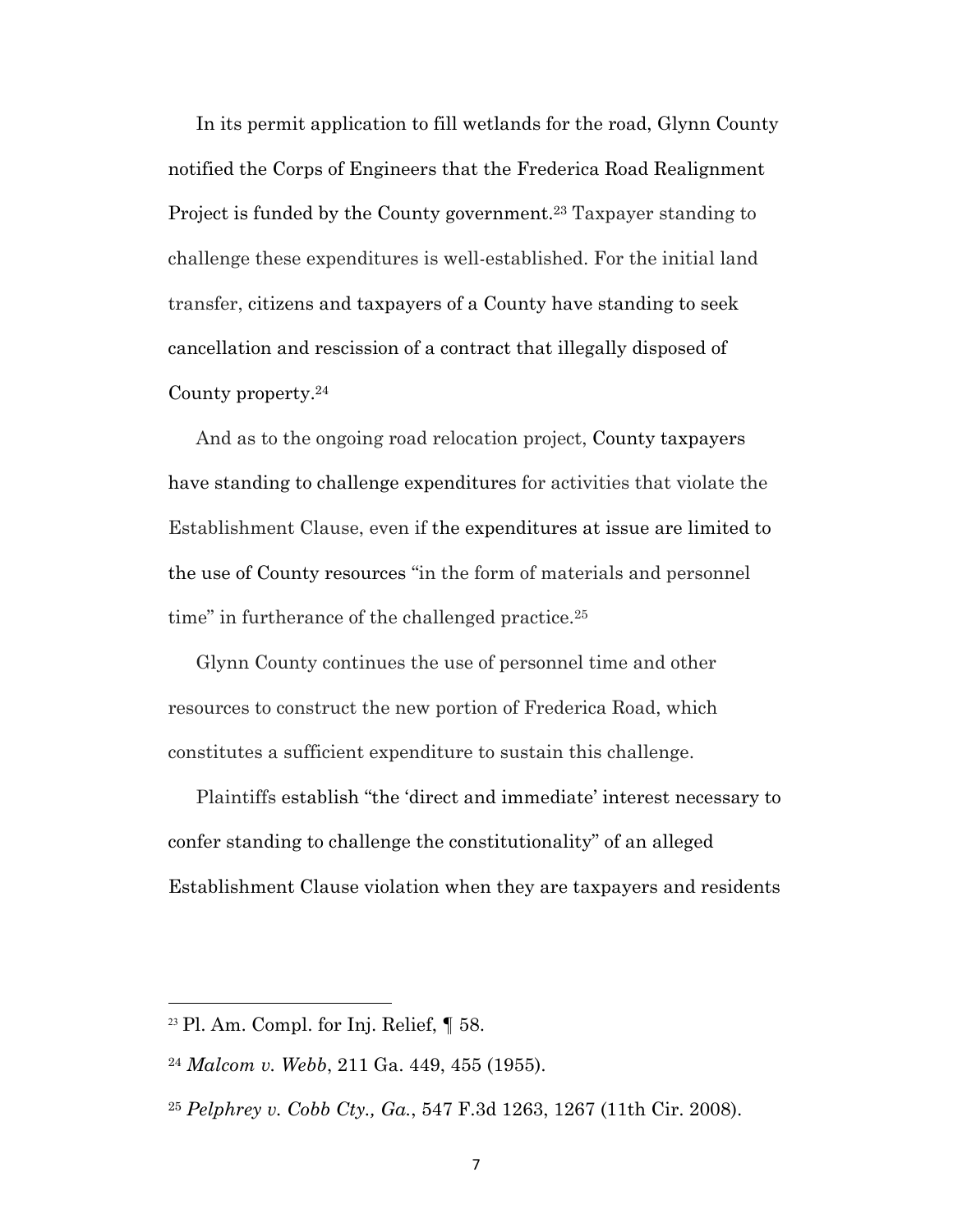of the County, and the County expended public funds to further the activity (even if only materials and personnel time).26

*Williams v. Dekalb County* is consistent with *Malcom* and *Pelphrey* and does *not* suggest that taxpayers lack standing to challenge County expenditures as violations of the Establishment Clause. The *Williams* plaintiff lacked standing because he did not challenge a specific expenditure, but rather, he challenged the enforcement of a "compensation ordinance," and the county commissioners did not play a role in enforcing that statute.27 The court noted that the plaintiff "has not alleged that, *after* the passage of the ordinance, the commissioners performed or could forbear any official acts pertaining to the execution of the ordinance or the appropriation or disbursement of public funds they receive as salaries," and thus, no injunctive relief could issue against the commissioners as to the enforcement of the already-passed ordinance.28

In other words, the court dismissed claims against the commissioners because the plaintiff's harm wasn't redressable by a favorable decision.29

<sup>26</sup> *Pelphrey v. Cobb Cty., Ga.*, 547 F.3d 1263, 1280-81 (11th Cir. 2008). <sup>27</sup> *Williams v. DeKalb Cty.*, 308 Ga. 265, 273-74 (2020).

<sup>28</sup> *Id.* at 274.

<sup>29</sup> *Id.*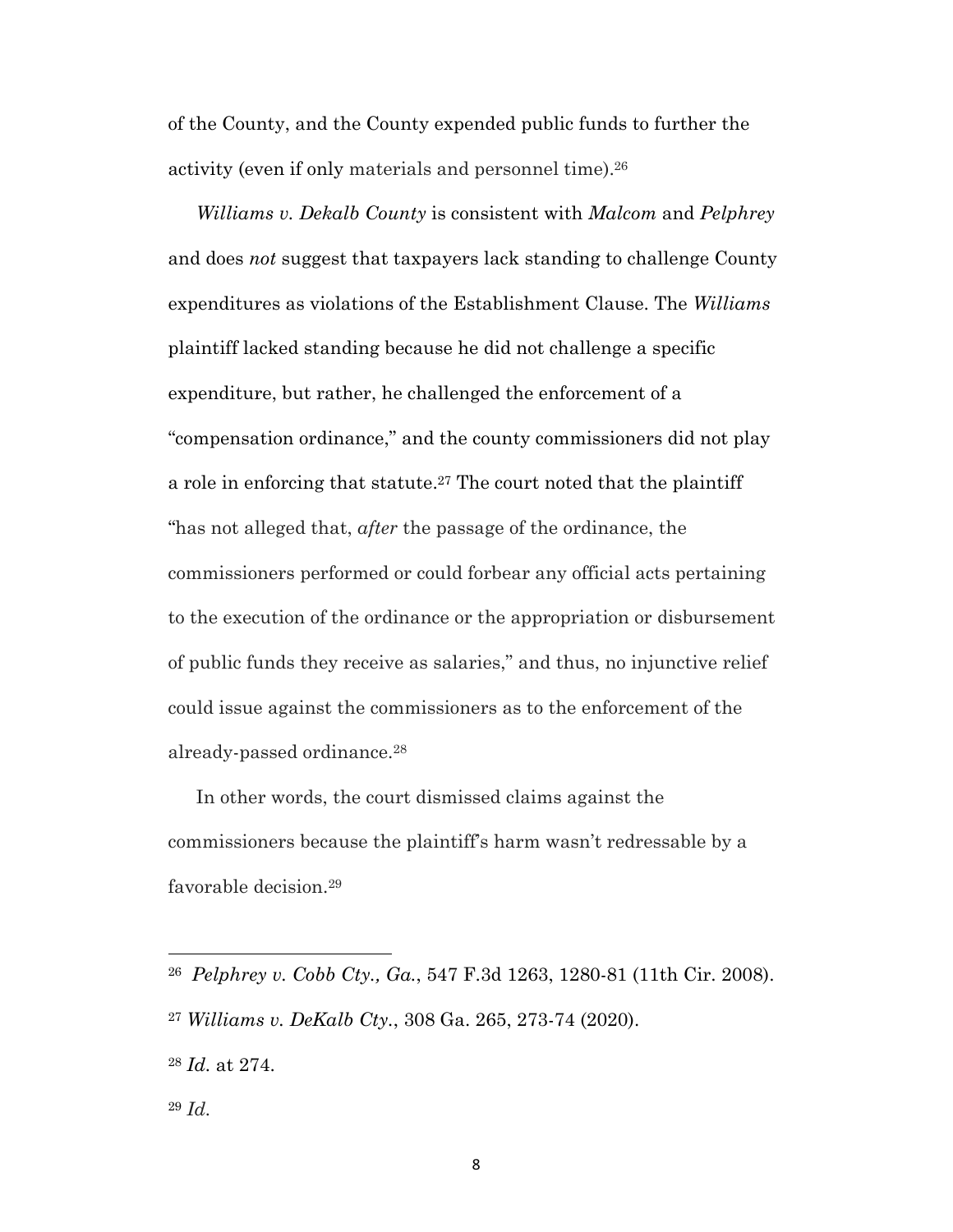Here, plaintiffs don't challenge a generally applicable statute, but rather, the County's choices to transfer its property to a church at a financial loss to the County and to relocate a road for the benefit of that same church. Both acts are discrete decisions made by the County, for which the County retains sole discretion. Thus, unlike in *Williams*, redressability does *not* undermine Plaintiffs' taxpayer standing in this case.

The County's reliance on *Gaddy v. Georgia Department of Revenue* is similarly misplaced. A taxpayer's claim to an increased tax burden may be too "speculative" to sustain taxpayer standing when challenging a *state* expenditure,<sup>30</sup> but that has never held true for a municipal taxpayer challenging a local expenditure. For this reason, the *Gaddy* court's determination that the use of *state* employee time to process the filings of tax credits did not constitute a sufficient "expenditure" to sustain taxpayer standing31 does not foreclose Plaintiffs' claim that the use of *municipal* employee time is a sufficient expenditure to sustain Mr. Kilgore's taxpayer standing.

Finally, a plaintiffs' harm can be redressed under § 1983 not only by injunction but also by nominal damages. In *Uzuegbunam v.* 

<sup>30</sup> *Gaddy v. Georgia Dep't of Revenue*, 301 Ga. 552, 556 (2017).

<sup>31</sup> *Id.* at 558.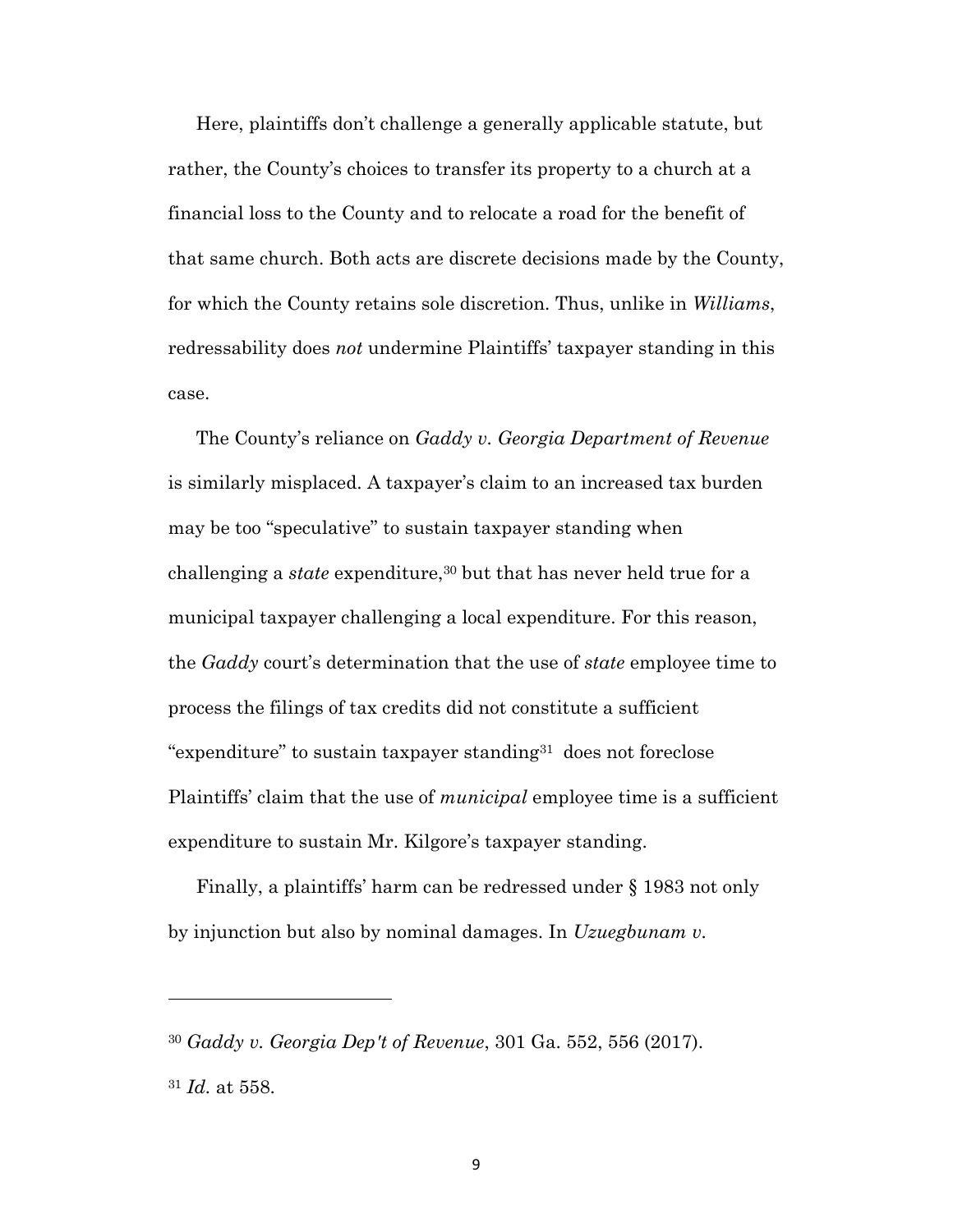*Preczewski*, the U.S. Supreme Court held that "an award of nominal damages by itself can redress" an injury.32 The Court observed that "a single dollar often cannot provide full redress, but the ability 'to effectuate a partial remedy' satisfies the redressability requirement."33 In reaching this decision, the Court explained that "the common law avoided the oddity of privileging small-dollar economic rights over important, but not easily quantifiable, nonpecuniary rights," such as the First Amendment violations alleged in *Uzuegbunam*.34

Plaintiffs CSC and Jeffrey Kilgore have standing to challenge Glynn County's unconstitutional public funding for the Frederica Road realignment.

# **VI. The County's Actions Violate the Federal Establishment Clause**

The Establishment Clause — which bars the government from making any "law respecting an establishment of religion" and was "made applicable to the states" by the Fourteenth Amendment —

<sup>32</sup> *Uzuegbunam v. Preczewski*, 141 S. Ct. 792, 796, 209 L. Ed. 2d 94 (2021).

<sup>33</sup> *Uzuegbunam v. Preczewski*, 141 S. Ct. 792, 801, 209 L. Ed. 2d 94 (2021).

<sup>34</sup> *Uzuegbunam v. Preczewski*, 141 S. Ct. 792, 800, 209 L. Ed. 2d 94 (2021).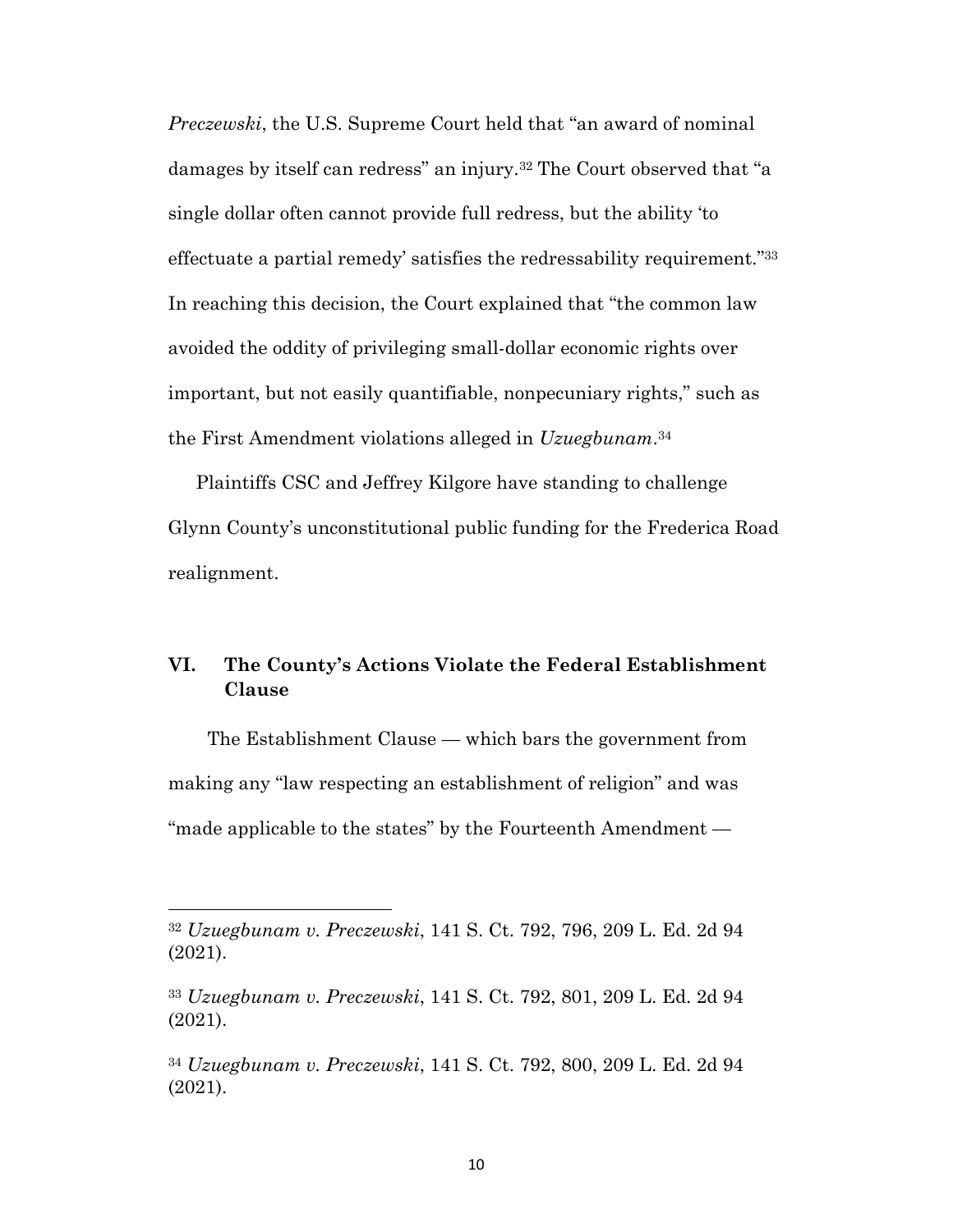limits the government's ability to fund religious activities.35 The Supreme Court explained that for the Founders of our Nation, laws respecting "the 'establishment' of a religion connoted . . . financial support . . ."

Directing a government "subsidy exclusively to" a religious organization "that is not required by the Free Exercise Clause" conveys an impermissible message of "state sponsorship of religious belief."36 In a concurring opinion, Justice Blackmun explained that financial aid violates the Establishment Clause when the government engages "in preferential support for the communication of religious messages."37

Here, Christ Church undertook a master planning process that determined additional parking was needed to increase the number of congregants and expand the "capacity for ministry."38 The Church explained that its governing board "began considering how Christ Church could best respond to God's call to serve our community and make room for a growing congregation and its mission."39

<sup>35</sup> U.S. CONST. amend. I; Everson v. Bd. of Educ., 330 U.S. 1, 5 (1947).

<sup>36</sup> Tex. Monthly, Inc. v. Bullock, 489 U.S. 1, 15 (1989) (plurality opinion).

<sup>37</sup> Id. at 28 (Blackmun, J., concurring).

<sup>38</sup> Pls.' 2d Am. Compl. ¶ 9; *see also id.* ¶ 10; Pls' Am. Compl. for Inj. Relief, ¶¶ 9 and 10.

<sup>39</sup> Pls' Am. Compl. for Inj. Relief, ¶ 10.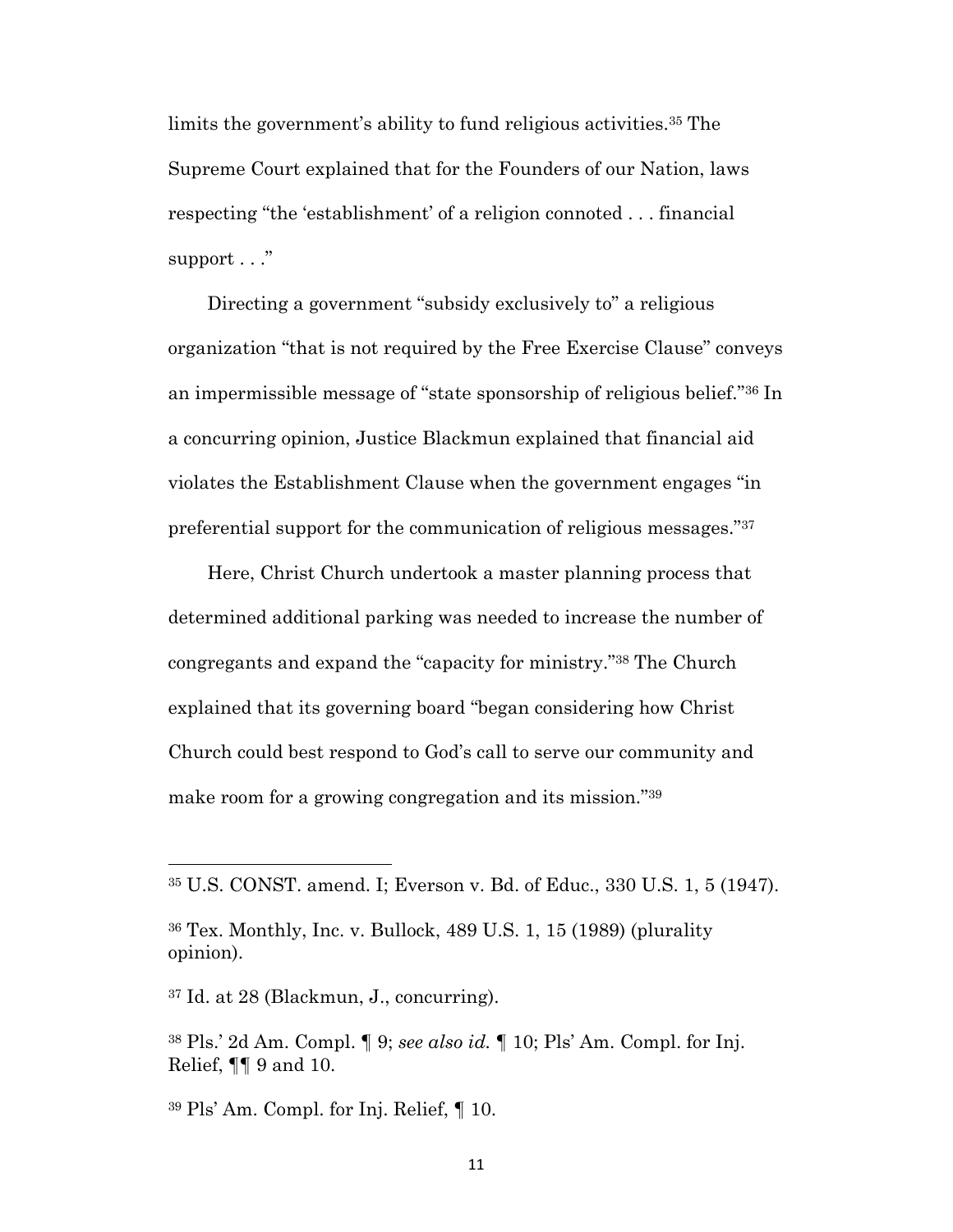The Church concluded that shifting Frederica Road will allow for parking that doesn't require crossing the road and for space to expand its facilities and its mission.40 The expanded space will include a new sanctuary that "allows service sizes to expand substantially" and "more parishioners and worshipers to come together and celebrate the Word."41 For these reasons, the Church requested that Glynn County undergo the land swap and road relocation.42

Under a Memorandum of Agreement, the County and Church exchanged three-acre parcels.43 The County received land to build the new road and the Church received land to expand its campus on the southwest side of Frederica Road.<sup>44</sup> Before the land exchange, the parcel where the new road is to be built was deed restricted requiring its use "for church purposes or otherwise left undeveloped."45 In the Church's Frequently Asked Questions, the Church stated that "the nature of the exchange ensures that the land is being used for the

- <sup>42</sup> *See* Pls.' 2d Am. Compl. ¶ 13; Pls' Am. Compl. for Inj. Relief, ¶ 13.
- <sup>43</sup> Pls' Am. Compl. for Inj. Relief, ¶ 18.
- <sup>44</sup> Pls' Am. Compl. for Inj. Relief,  $\P\P$  42-43.
- <sup>45</sup> Pls.' 2d Am. Compl. ¶¶ 19-20; Pls' Am. Compl. for Inj. Relief, ¶ 44.

<sup>40</sup> Pls.' 2d Am. Compl. ¶ 11; *see also id.* ¶ 12; Pls' Am. Compl. for Inj. Relief, ¶¶ 11 and 12.

<sup>41</sup> Pls.' 2d Am. Compl. ¶ 12; Pls' Am. Compl. for Inj. Relief, ¶ 12.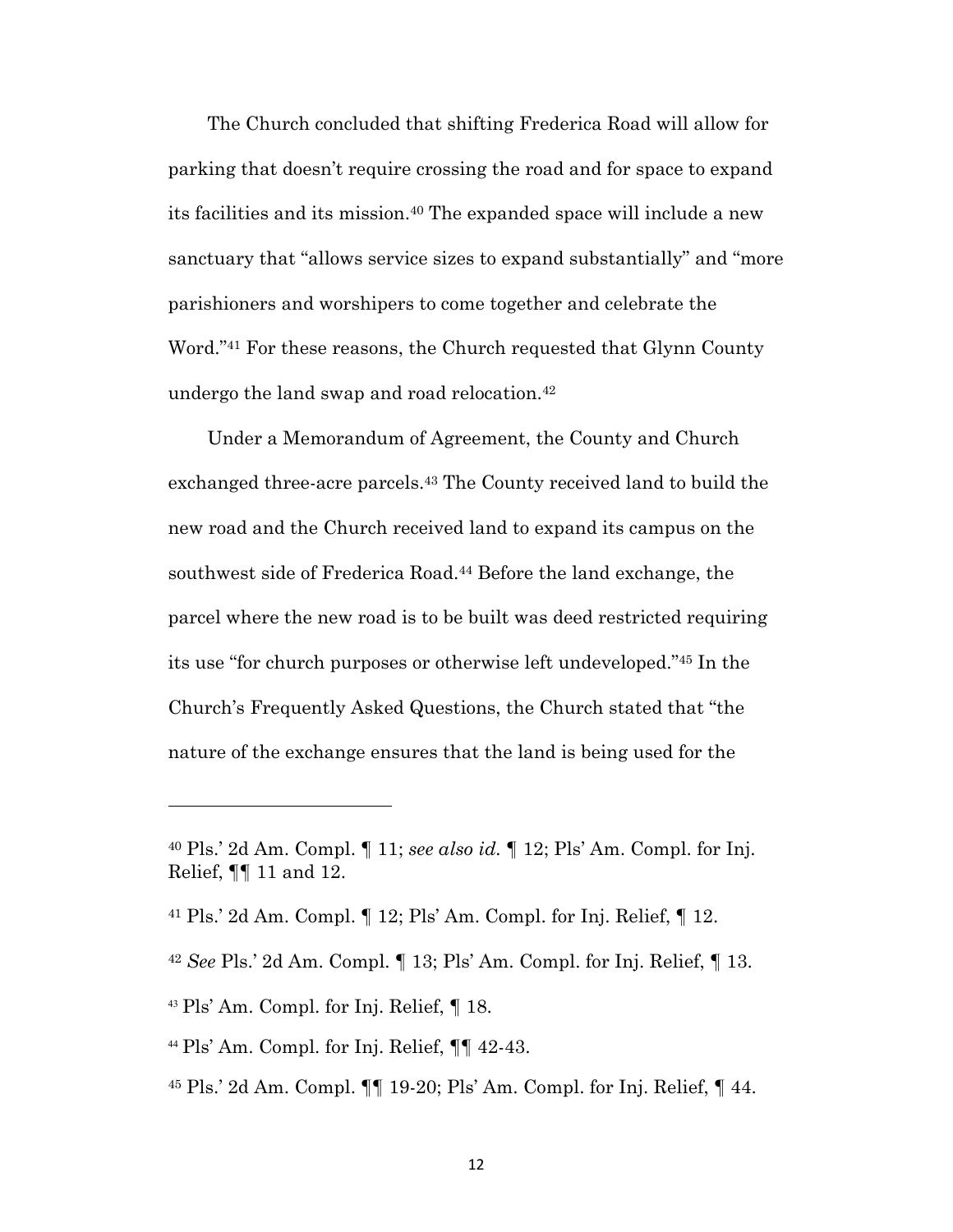benefit of Christ Church to…allow for program and ministry growth…"46

And even though the land conveyed to the Church is uplands with a higher value than the land conveyed to the County, both parcels were stated to have the same value.47 Regardless of funding to construct the road, the land swap "was required for the road to be shifted"48 and has the effect of aiding and advancing religion. These allegations plausibly show that Glynn County is violating the Establishment Clause. Plaintiffs have further pled facts sufficient to find that the true purpose behind the land exchange and road relocation project is to advance Christ Church's religious interests.49

The County acknowledges that "Establishment Clause challenges are not decided by bright-line rules, but on a case-by-case basis with the result turning on the specific facts."50 Such fact-sensitive challenges are not good candidates for dismissal at this stage of litigation, where the parties have yet to undergo discovery to uncover

<sup>46</sup> Pls.' 2d Am. Compl. ¶¶ 19-20; Pls' Am. Compl. for Inj. Relief, ¶ 44.

 $47$  Pls.' 2d Am. Compl,  $\P$  21; Pls' Am. Compl. for Inj. Relief,  $\P$  23.

<sup>48</sup> Pls.' 2d Am. Compl. ¶ 15; Pls' Am. Compl. for Inj. Relief, ¶ 15.

<sup>49</sup> Pls' Am. Compl. for Inj. Relief, ¶¶ 16-17.

<sup>50</sup> Cnty. MTD at 17 (citing *Glassroth v. Moore*, 335 F.3d 1282, 1288 (11th Cir. 2003).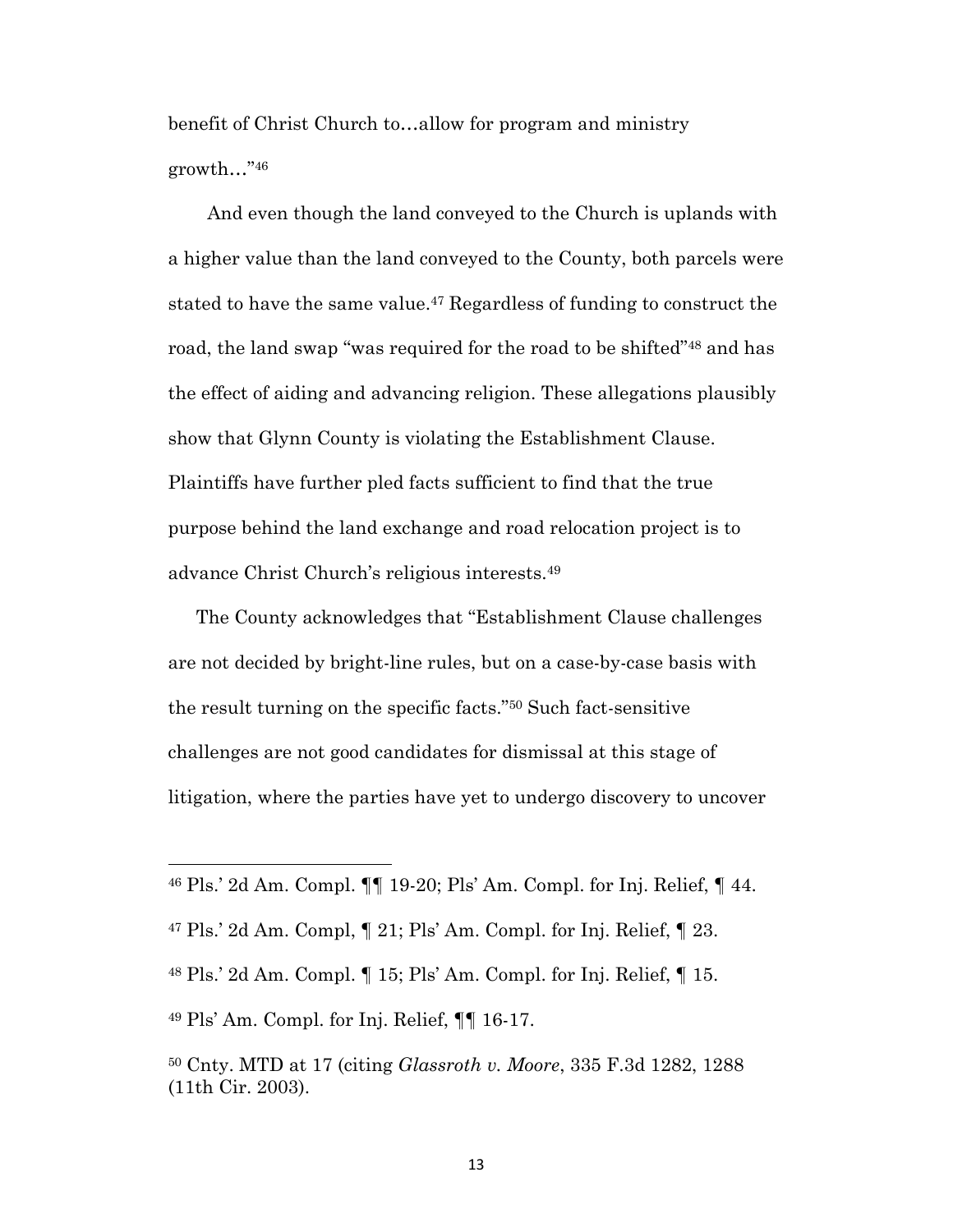the relevant facts. This is because "[k]nowledge of the particular facts and specific circumstances is essential to a determination of whether the governmental acts in question are religiously neutral."51

Regardless, the County doesn't even attempt to demonstrate that Plaintiffs "would not be entitled to relief under any state of provable facts,"52 but instead, simply provides its own merits analysis based on limited facts.53 Conducting a merits analysis is not proper at this stage of the case. All that is presently at issue is "whether, under the assumed set of facts, a right to some form of legal relief would exist."54

The County cannot meet this exacting standard. The Plaintiffs pled facts supporting a conclusion that the County's actions violate the Establishment Clause, first, because the County is providing *direct financial aid* to a church using taxpayer funds, second, because the County's *purpose* is to advance religion and, third, because the *effect* of the County's actions are to advance religion. Any one of these conclusions is sufficient for Plaintiffs to prevail on their Establishment Clause claims.

<sup>51</sup> *Selman v. Cobb Cty. Sch. Dist.*, 449 F.3d 1320, 1323 (11th Cir. 2006).

<sup>52</sup> *Norman*, 310 Ga. at 130.

<sup>53</sup> *See* Cnty. MTD at 16-21 (analyzing pre-discovery facts under *Lemon* test).

<sup>54</sup> *Northway v. Allen*, 291 Ga. 227, 229 (2012) (quoting *Charles H. Wesley Educ. Found. v. State Election Bd.,* 282 Ga. 707, 714 (2007)).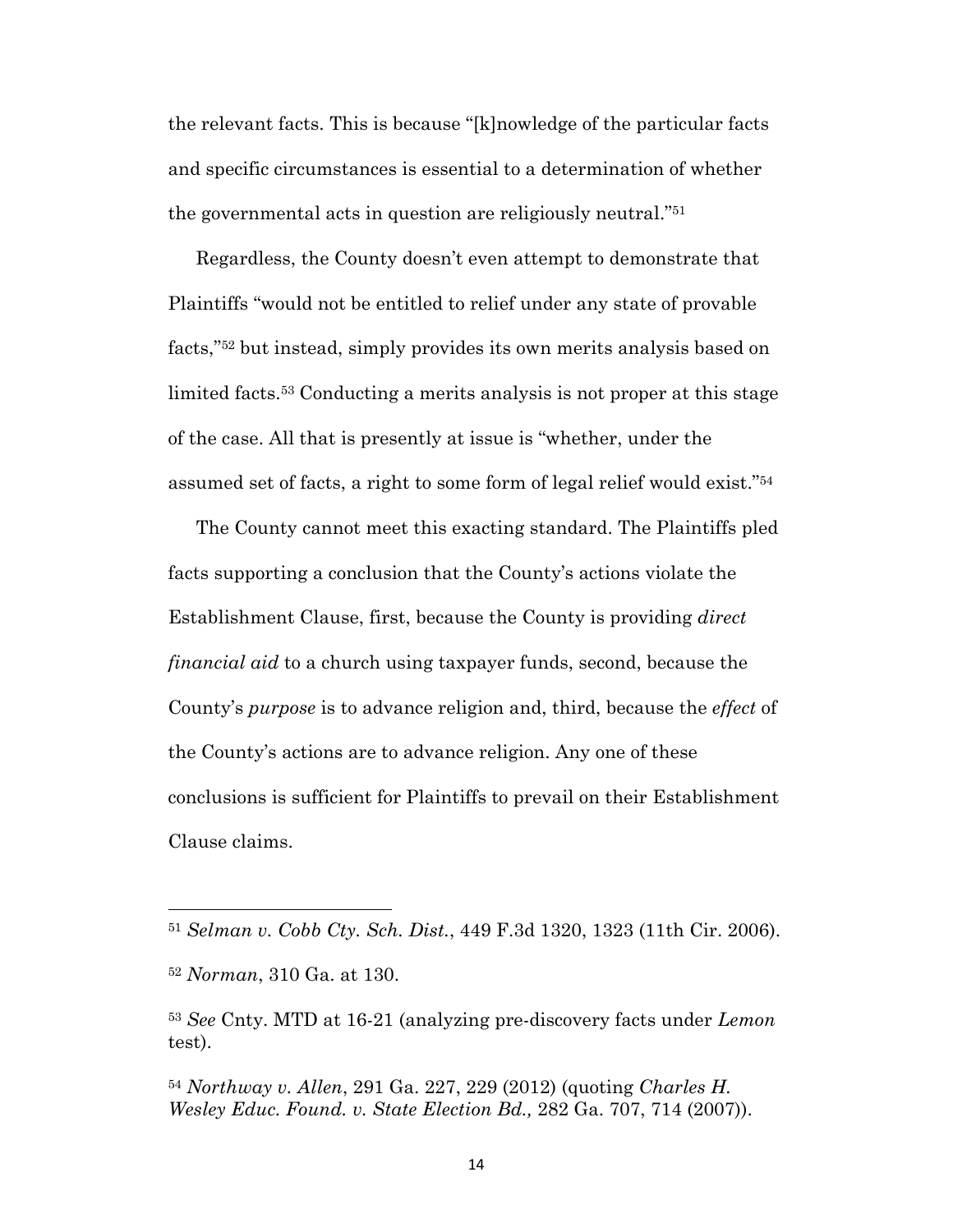When reflecting upon the historical practices that led the United States' Founders to pass the federal Establishment Clause, the Supreme Court has repeatedly noted that "financial support" of a church or religious activity is one of "the three main evils against which the Establishment Clause was intended to afford protection."55 For this reason, government funding specifically targeted to aid a religious institution violates the federal Establishment Clause.

The government "cannot consistently with the 'establishment of religion' clause of the First Amendment contribute tax-raised funds to the support of an institution which teaches the tenets and faith of any church."56

In addition to alleging that Glynn County provided financial aid to Christ Church by conveying property of greater value than it acquired,57 Plaintiffs alleged that "Glynn County provided other financial aid to Christ Church in shifting Frederica Road away from the Church, including time and resources spent by County officials to undertake the Frederica Road Realignment Project."58 These actions

<sup>58</sup> Pls.' 2d Am. Compl. ¶ 26; Pls' Am. Compl. for Inj. Relief, ¶ 47.

<sup>55</sup> *Lemon v. Kurtzman*, 403 U.S. 602, 612 (1971).

<sup>56</sup> *Everson v. Bd. of Educ. of Ewing Twp.*, 330 U.S. 1, 16 (1947).

 $57$  Pls.' 2d Am. Compl.  $\P\P$  21 and 25; Pls' Am. Compl. for Inj. Relief,  $\P$ 46.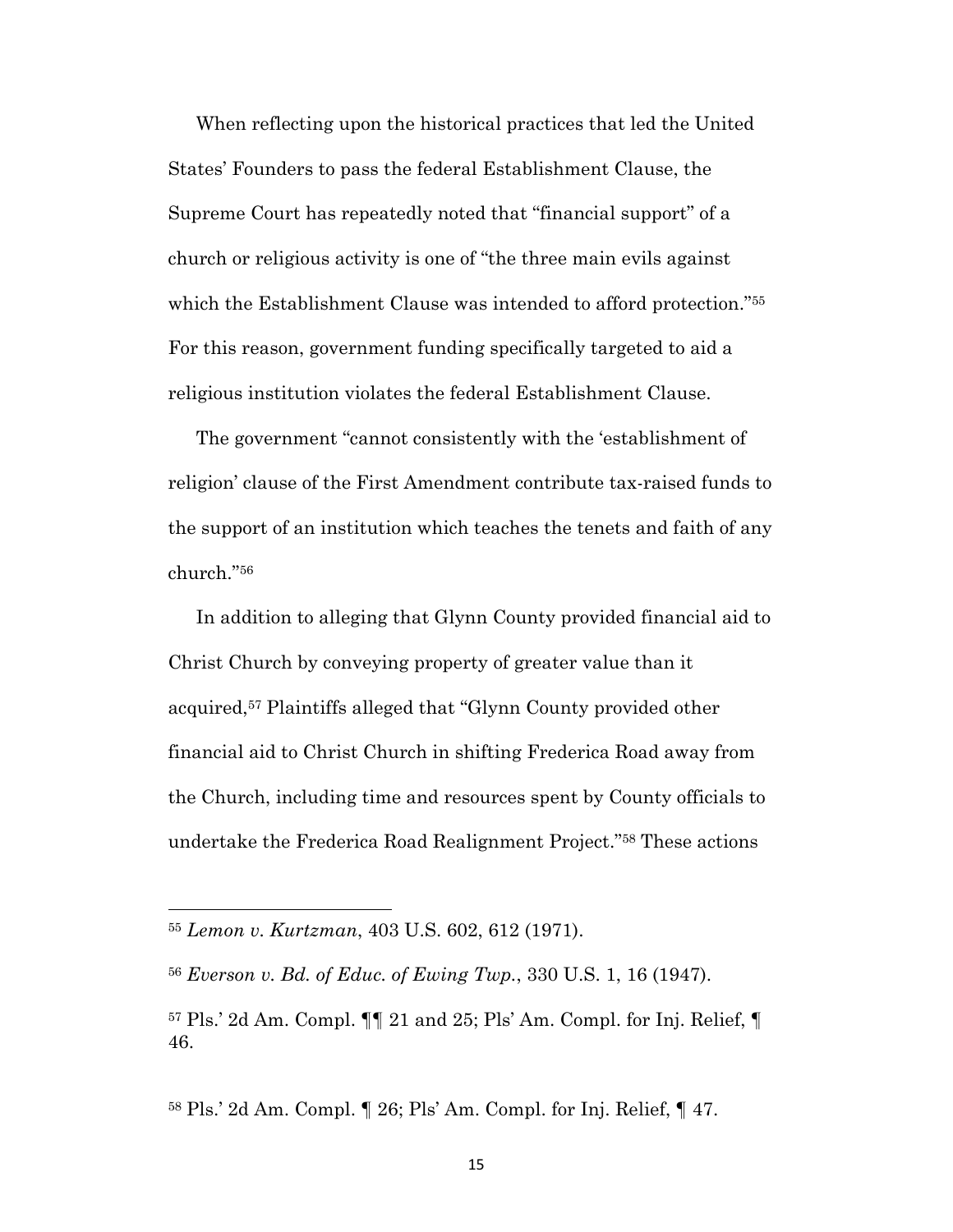by the County are the type of financial support prohibited by the Establishment Clauses.59

This Court is vested with authority to determine the constitutionality of the County's actions made in furtherance of the ongoing road relocation project, including assessing the legality of the land exchange itself.

Despite the predominantly religious purpose behind the land exchange and project requested by Christ Church, the County argues the Church's request also served a secular purpose.<sup>60</sup> The County offers evidence outside of the complaint to support its contention.<sup>61</sup> Even if this Court were authorized to consider the County's evidence at this stage of the litigation, that evidence would merely highlight the open and fact-intensive question of whether the County's stated purpose is genuine or a sham. Such an open question must be resolved in Plaintiffs' favor for the purposes of a motion to dismiss.

The government's stated purpose behind its actions "has to be genuine, not a sham, and not merely secondary to a religious

16

<sup>59</sup> *See* Pls.' 2d Am. Compl. ¶¶ 36-37; Pl. Am. Compl. for Inj. Relief, ¶ 60. <sup>60</sup> *See* Cnty. MTD at 18-19.

<sup>61</sup> *See id.* at 18 (citing Cnty. MTD Ex. B).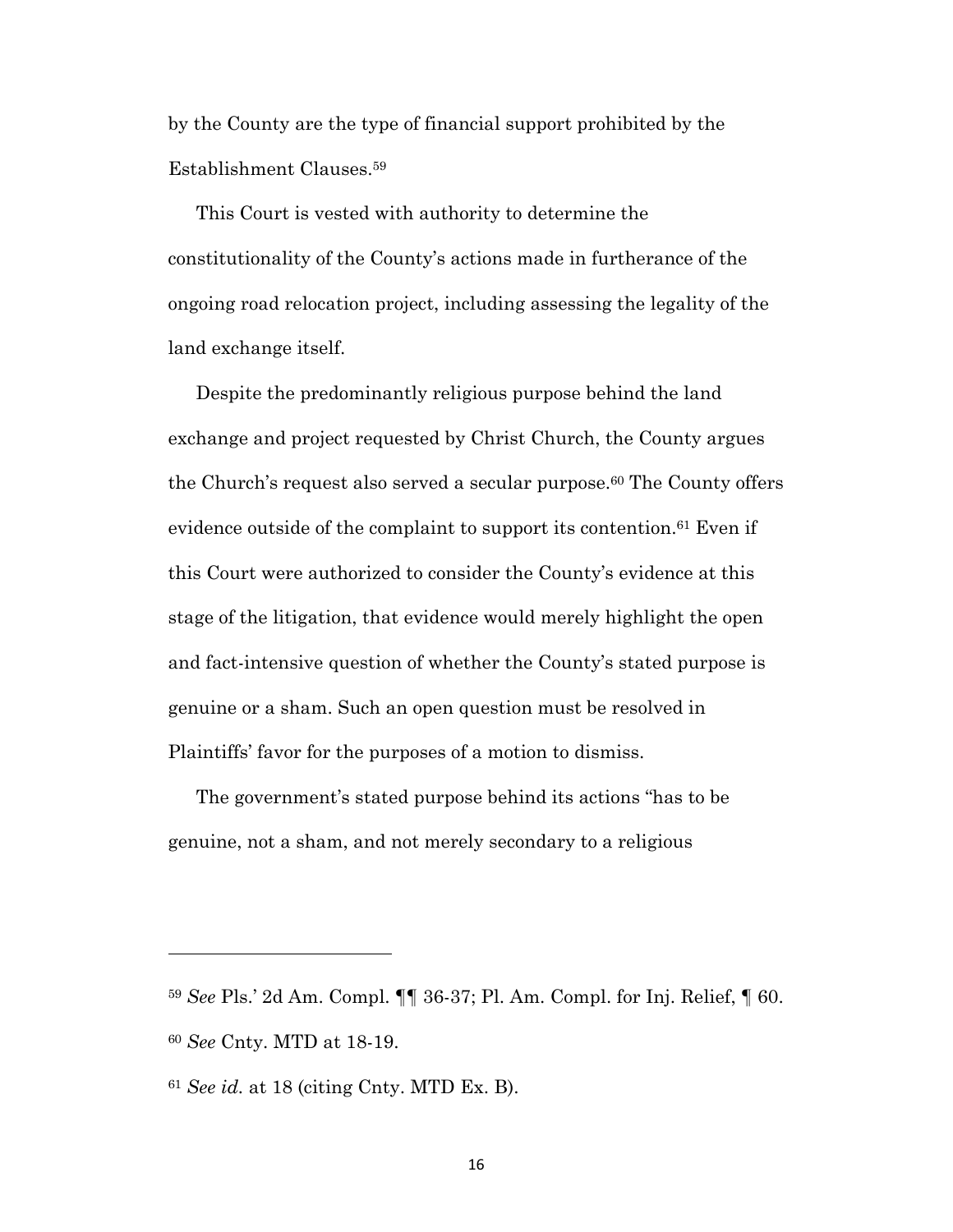objective."62 Even prior to conducting discovery, there is already ample reason to believe that the County's claim that it is relocating the road "to improve safety and historic preservation"63 is simply a sham, or a *post hoc* justification for actions the County decided to take in order to aid Christ Church. As to safety, the County never performed a traffic study or associated accident analysis to determine whether there was a safety problem to begin with.64 And over a recent five-year period, from January 2014 to September 2019, there was only one reported accident in the project area, and that accident did not result from a deficiency that this project would fix.65

As to historic preservation, it is unclear how digging up an existing road, which itself is a piece of the area's history, advances that purpose at all.66 A Court need not credit the government's stated purpose when it is implausible.

<sup>62</sup> *McCreary Cty. v. Am. Civil Liberties Union of Ky.*, 545 U.S. 844, 865 (2005) (citing *Santa Fe Indep. Sch. Dist. v. Doe*, 530 U.S. 290, 308 (2000); *Edwards v. Aguilard*, 482 U.S. 578, 586–87, 590, 594 (1987); *Stone v. Graham*, 449 U.S. 39, 41 (1980)).

<sup>63</sup> Cnty. MTD at 18.

<sup>64</sup> Pl. Am. Compl. for Inj. Relief, ¶ 51.

<sup>65</sup> *Id.*

<sup>66</sup> Pl. Am. Compl. for Inj. Relief, ¶ 52.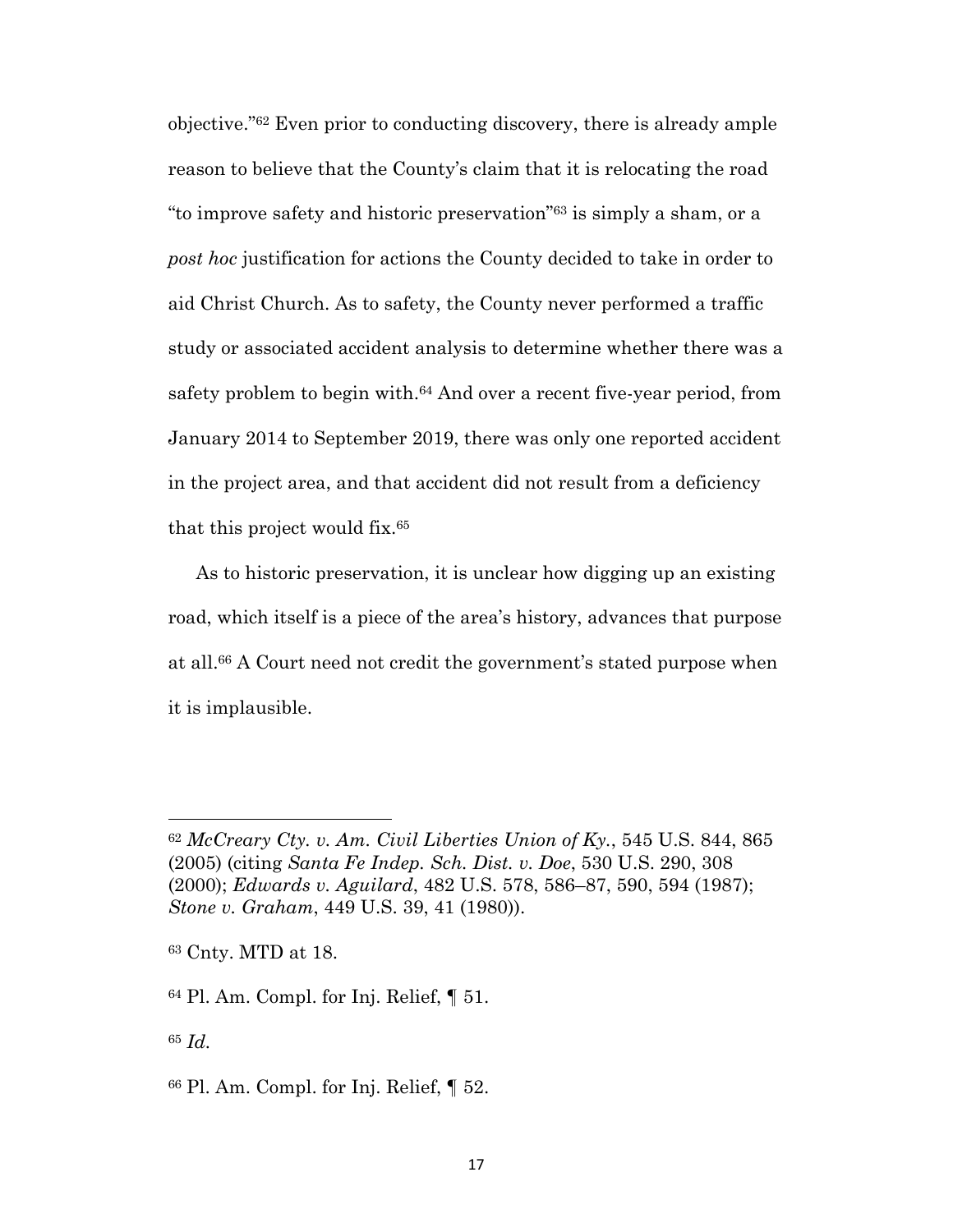In *McCreary County v. American Civil Liberties Union of Kentucky*, the Supreme Court "declined to credit Alabama's stated secular rationale of 'accommodation' for legislation authorizing a period of silence in school for meditation or voluntary prayer, given the implausibility of that explanation in light of another statute already accommodating children wishing to pray."67

Finally, even if this Court ultimately determines that the County did not undertake the land swap and road relocation project for an impermissible religious purpose, "the propriety of a legislature's purposes may not immunize from further scrutiny a law [or action] which . . . has a **primary effect** that advances religion . . . . "<sup>68</sup> A "governmental subsidy directed at religious institutions . . . conveys a message of endorsement."69

By the same token, government support of a religious institution through direct funding, rather than a subsidy, conveys endorsement. Plaintiffs have pled facts showing Glynn County is violating the

<sup>67</sup> *McCreary Cty., Ky. v. Am. C.L. Union of Ky.*, 545 U.S. 844, 864, 125 S. Ct. 2722, 2735, 162 L. Ed. 2d 729 (2005) discussing *Wallace v. Jaffree*, 472 U.S. 38, 57 (1985).

<sup>68</sup> *Nyquist*, 413 U.S. at 774 (emphasis added).

<sup>69</sup> *Utah Gospel Mission*, 425 F.3d at 1261 (citing *Tex. Monthly, Inc. v. Bullock*, 489 U.S. 1 (1989); *Santa Fe Indep. Sch. Dist. v. Doe*, 530 U.S. 290, 305–06 (2000); *Foremaster v. City of St. George*, 882 F.2d 1485, 1489 (10th Cir. 1989)).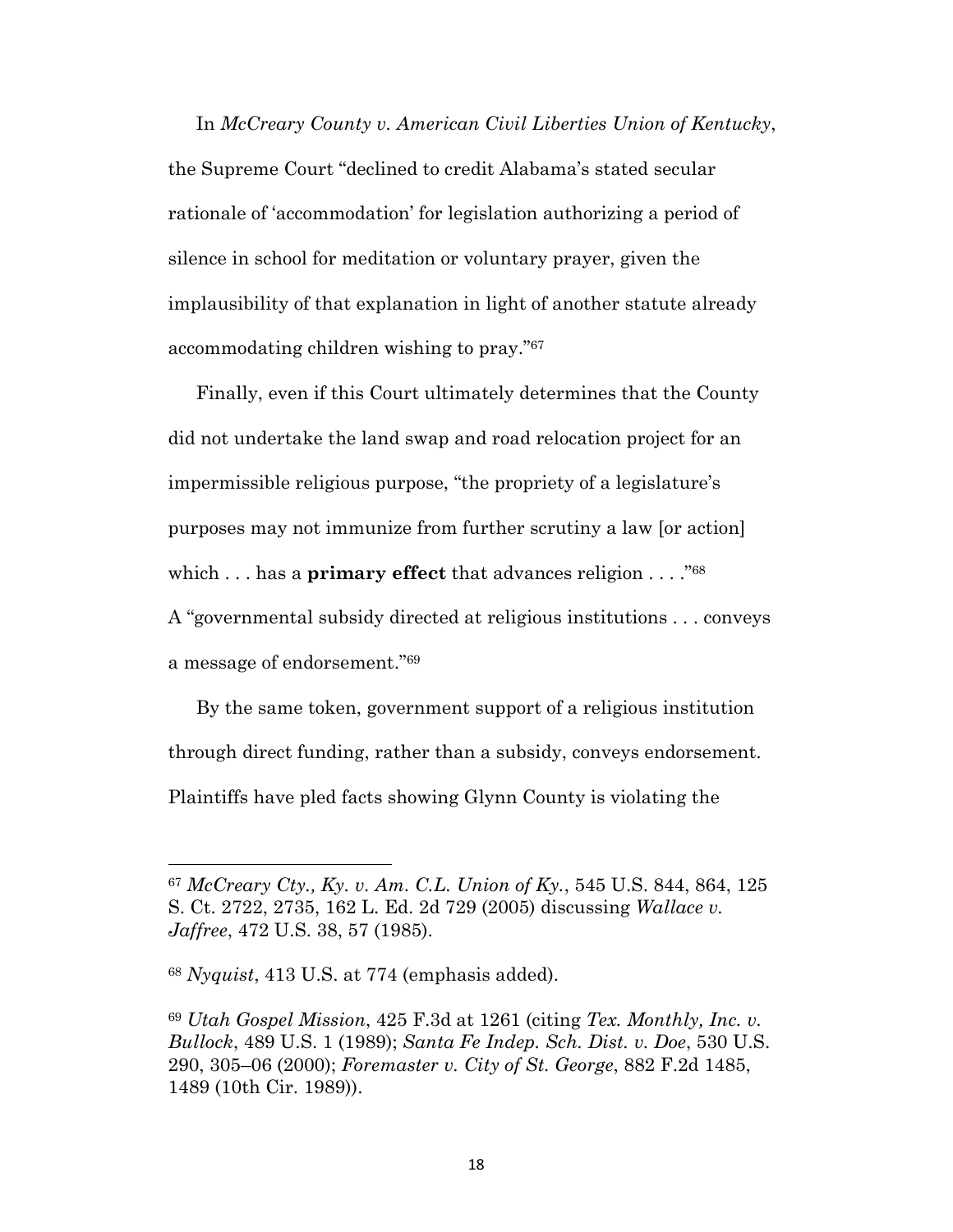Establishment Clause,70 and it would be error to dismiss this case on a motion to dismiss.

#### **VII. Christ Church is Properly Joined as a Necessary Party**

Section 1983 defendants can be sued for both monetary and injunctive relief.71 Plaintiffs allege that Glynn County violated the Establishment Clause by exchanging parcels with Christ Church and that the County continues to violate the Establishment Clause by making public expenditures to realign Frederica Road.

Plaintiffs request injunctive relief to invalidate and void the land exchange and to stop ongoing construction. Christ Church has interests that would be impaired by such relief. Even if the land exchange isn't rescinded, the parcel conveyed to Christ Church has a temporary easement for traffic until the realigned road is open to the public.72 Injunctive relief to stop construction on the parcel conveyed to the County would impair Christ Church's interest in the parcel it acquired.

<sup>70</sup> Pl. Am. Compl. for Inj. Relief, ¶ 61.

<sup>71</sup> *Los Angeles Cty., Cal. v. Humphries*, 562 U.S. 29, 37 (2010) *citing Monell v. Dep't of Soc. Servs. of City of New York*, 436 U.S. 658, 690 (1978).

<sup>72</sup> Pl. Am. Compl. for Inj. Relief, ¶ 42.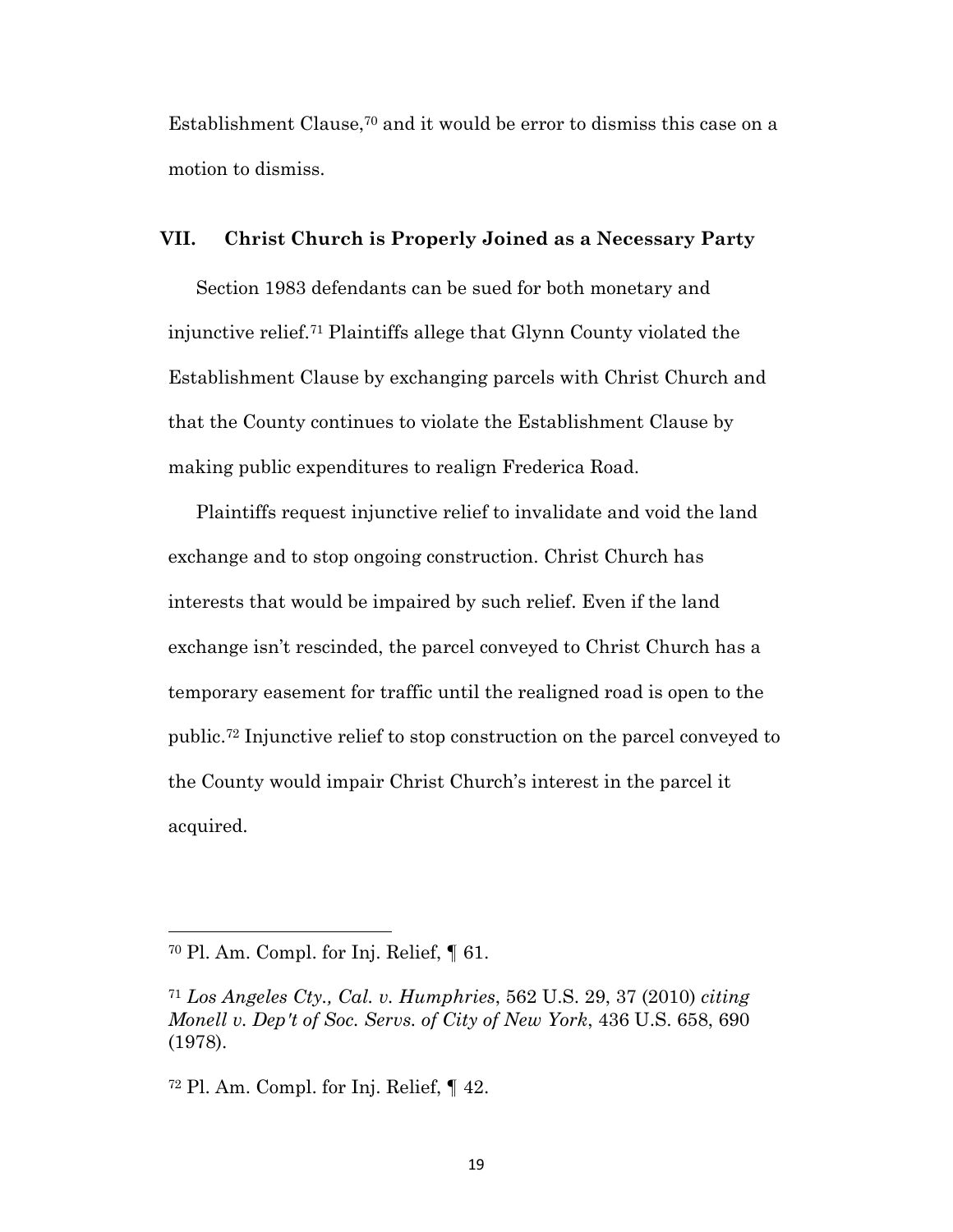Under O.C.G.A.  $\S 9-11-19(a)(2)$ , a person who is subject to service of process must be joined as a party if they claim an interest relating to the subject of the action and are so situated that the disposition of the action may impair the ability to protect that interest. This is true even if there is no claim against the person.73

### **VIII. Conclusion**

Plaintiffs plausibly alleged that they are entitled to relief under § 1983, and Defendants' motions to dismiss should be denied.

Filed January 31, 2022.

/s/ Jon Schwartz Jon Schwartz Ga. Bar. No. 631038 Jon Schwartz, Attorney at Law, P.C. 1100 Peachtree St., N.E., Suite 250 Atlanta, GA 30309 404-667-3047

Samuel T. Grover Admitted *Pro Hac Vice* FREEDOM FROM RELIGION FOUNDATION, INC. P. O. Box 750 Madison, WI 53701 Telephone: 608-256-8900 Email: sgrover@ffrf.org

*Attorneys for Plaintiffs Center for a Sustainable Coast and Jeffrey Kilgore*

<sup>73</sup> *Hall v. Oliver*, 251 Ga. App. 122, 123, 553 S.E.2d 656, 657 (2001).